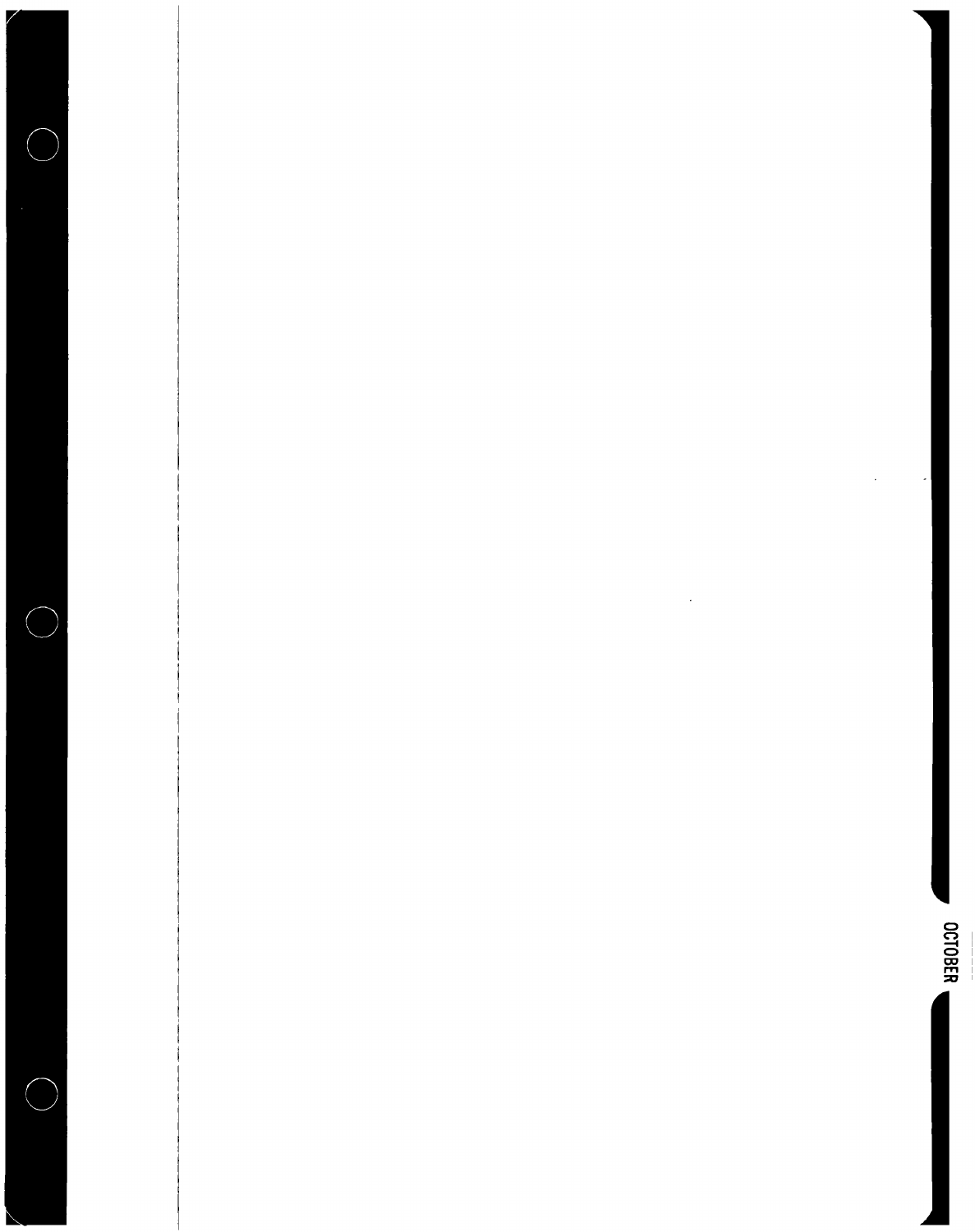

ADVISORY NEIGHBORHOOD COMMISSION 3-C

Cathedral Heights Cleveland Park McLean Gardens Woodley Park

### MINUTES

#### October 27, 1980

- A. The meeting was cAlled to order at 8:00 PM, Vice-chairman Joe Goldblatt presiding in place of Chairman Gary Kopff, who was out of town. Commissioner Strand was also absent, due to illness. Registration cards were distributed to visitors.
- B. A motion carried at this time to deviate from the agenda as mandated in ANC-3C's ByLaws.
- C. Verification of notice was established.  $\sim$  .
- D. September 22, 1980 minutes were approved with the following corrections:
	- 1} P. 4, item 3: Goldblatt made a funding reguest of \$300.00
	- 2) P. 5, item 7A: Goldblatt's 2nd SMD newsletter funding <sup>|</sup> request was for \$50.00
	- 3)| P. 2, item G: Mendelson gave Coram's key to Wamsley.
	- 4} P. 6, item 2: Should be Preservation and Landmarks <sup>|</sup> Committee
	- 5)| P. 2, under Special Committees, item 1: Title should read ANC-3C ByLaws. Change text to read: Mendelson reported having received no comments from Commissioners on the August 24, 1980 rules. Final version of ByLaws will be published and distributed with September minutes.
	- $6$ ) P. 3, item lA: Abstention should be identified as Gary Kopff, due to possible conflict of interest.

Mendelson reiterated at this time his strong feeling that minutes should reflect not only\* the contents, but also the precise order of events of any given meeting.

\* The following' speakers' were accommodated, out of courtesy, out of agenda order:

Kay Marlin addressed Commission about the D.C. Statehood Initiative, <sup>a</sup> voter referendum upcoming at the Nov. 4, <sup>1980</sup> election to by-pass the City Council.

Joel Garner, candidate for D.C. City Council Member-at-Large, was informed that ANC-3C's monthly public meeting was not an appropriate forum for his political presentation.

E. Vice-Chairman's Report

i

I

Ò

Anne Blaine Harrison Institute reported that the relationship

01-Christopher Klose 02-Ruth Haugen 03- CJ4&£CSS S"Z£>EAD'l 04-Joe Jett Goldblatt 05-PHil Mendelson

ANC-3C Office 2737 Devonshire Place, N.W. Washington, D.C. 20008 232-2232

06-Kaj Strand 07-Gary Kopff 08-Vacant 09-Patricia Wamsley 10-David Grinnell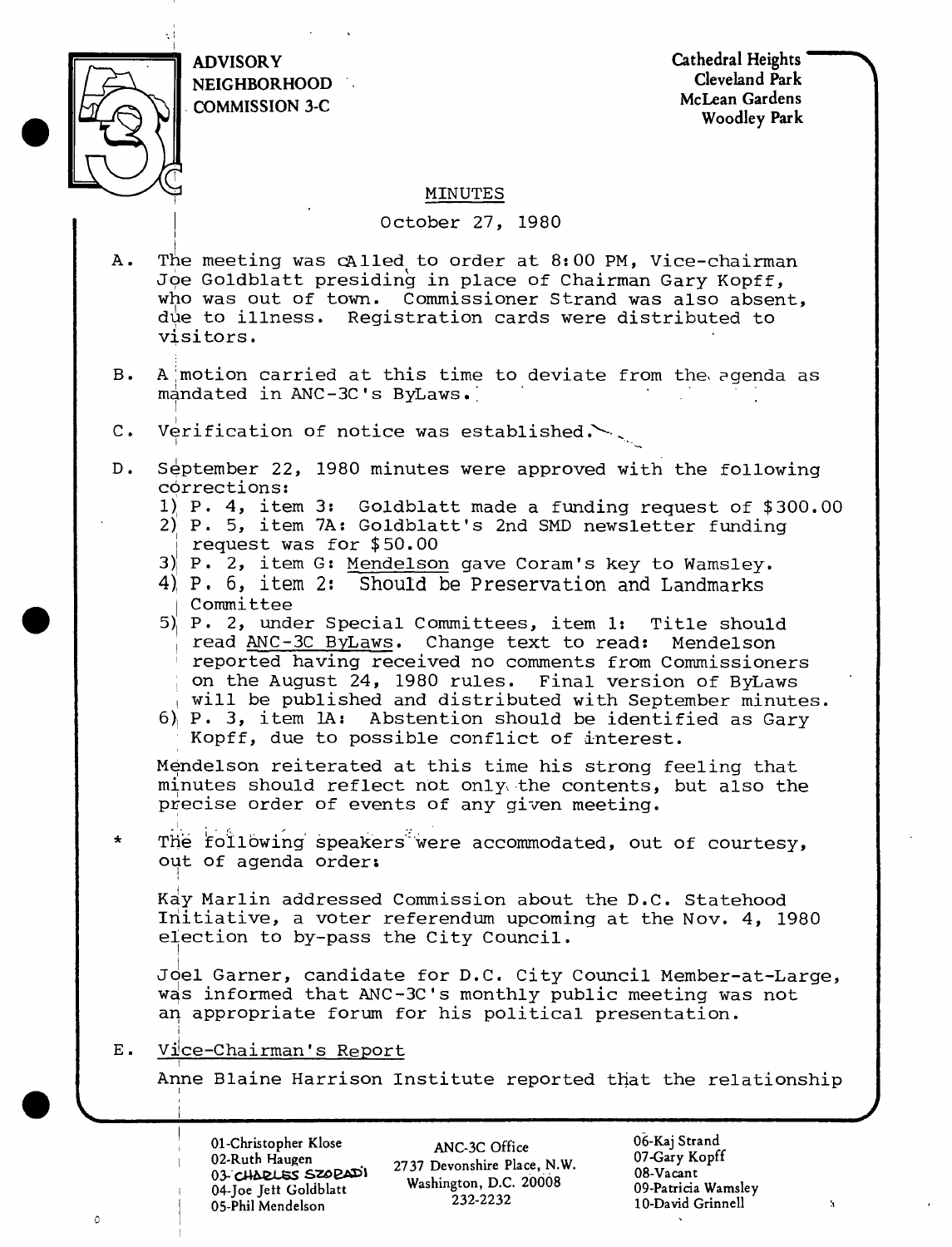$\sim$   $\sim$  between ANC-3C and the Sheraton Task Force is still questionable. The memo says that an Advisory Neighborhood Commission cannot initiate action in coutt; it may, however, be legally able to support such action. D.C. Auditor Matthew Watson, in an April 4, 1978 response to an ANC which wished to grant funding to a Tenants Association's legal defense fund, stated clearly that the proposed grant could not legally be made. ABH Institute feels there was <sup>a</sup> possible technical problem with the letter, since Watson went on to say that "an"ANC may not finance litigation"; the law states only that an ANC may not initiate legal action, (see Advisory Neighborhood Commissioners Manual, Section on Financial Requirements and Determinations)

Reference was made to <sup>a</sup> letter from ANC-3c recently delivered to the William Carroll home bearing the date of the September ANC-3C meeting. Following discussion as to the appropriateness of that date on a letter delivered a month later, Mendelson motioned that the letter to the Woodley Park Community Association about the completion of the Woodley Park Plan be retyped and dated as of tonight's meeting. Motion carried with <sup>5</sup> ayes, <sup>1</sup> nay and <sup>1</sup> abstention.

David Grinnell reminded Anne Blaine Harrison Institute representative Lucy Weicz that ANC-3C is still waiting for <sup>a</sup> balance statement about its contract with ABH Institute.

#### F. Treasurer's Report

Treasurer Grinnell reported that ANC-3C ends the present quarter with approximately \$7200.00. \$6822.00 is earning 5% interest at an Interstate Savings Account. He reminded Commissioners to keep in mind that the only reason ANC-3C retains such a ' sizable bank account is because it employs no regular administrative staff. Motion to approve September Report carried.

Grinnell asked that, from now on, the Commissioner responsible for initiating <sup>a</sup> given funding request be responsible for 1) seeing that the chek, once the funding is voted by the Commission, is written and carried to the funded organization and 2)monitoring the organization afterwards sufficiently to deter mine that ANC-3C funding money is properly spent. Consensus of the Commission is that this is appropriate.

Joe Goldblatt volunteerd to write <sup>a</sup> letter to Friends of Tregaron reminding them that granting of ANC-3C funds will be contingent upon receipt of written information from them confirming efforts being made to obtain funding from other organizations.

#### G. Secretary's Report

ANC-3C Administrative Secretary reported that she will no longer post notices for Commissioners. Copies of notices with blanks to be filled in appropriately with times, dates, places of each monthly meeting, will be included with each month's minutes. More are available upon request.

Ruth Haugen reported that attempt to reserve the 2nd District Police Station for the November meeting was too late. There-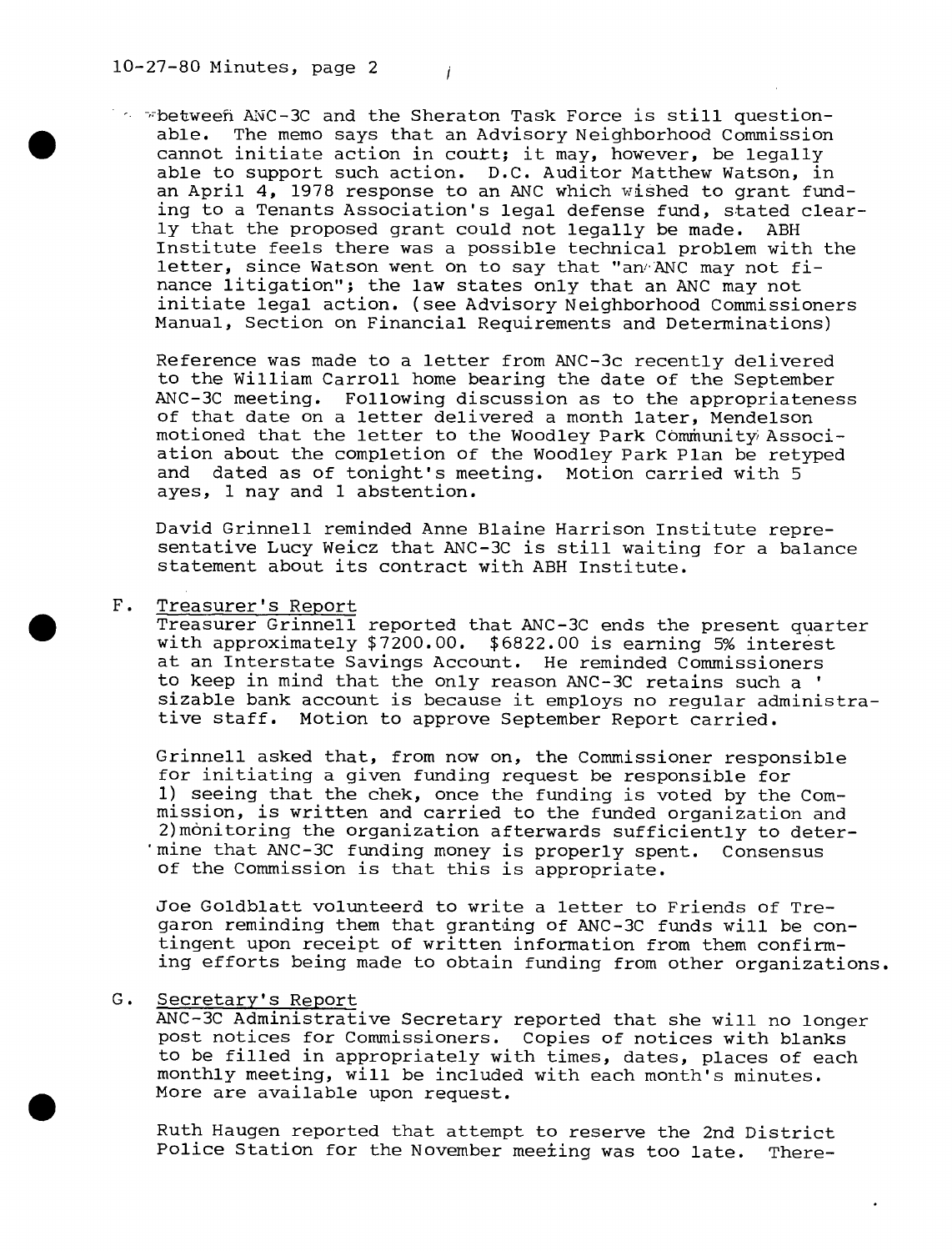fore, the secretarial staff will investigate alternative meeting places for November 24th. Mendelson volunteered to draft <sup>a</sup> letter to the 2nd District Police officials criticizing their reservation procedures.

### STANDING COMMITTEES: REPORTS AND ISSUES

#### 1. Preservation and Landmarks

Chairman Charles Szoradi reported that Elizabeth Miller of the Columbia Historical Society wants to have a photo exhibit on three District neighborhoods—Cleveland Park, Ledroit Park and Uniontown (Anacostia). Charles Szoradi will serve as community representative for this project and give comments and input.

### 2. Communications

Chris Klose offered his Woodley Park Elm Association newsletter as representative of the type of format he'd propose for singleissue ANC-3C newsletters. Another suggestion was that ANC-3C pay local papers such as the Northwest Current and Uptown pay local papers such as the <u>Northwest Current</u> and Uptown<br>Citizen to publish newsletter type articles for the information of its constituents. Linda Major offered to make copies of other ANCs' newsletters which come into the office available to commissioners upon request.

## 3. Education

In Kaj Strand's absence, Linda Major reported that the last hearing on the D.C. Education budget will be help on October 30th. Written comments must be received by the Council Secretary within two days to be included in the official record. Commissioners did not take a Commission position on this issue, but indicated that individual letters would be written expressing commissioners' individual opinions. David Grinnell will not endorse any movement toward fuller funding of the school budget until Council addresses dramatically the need to trim excess administrative fat from the D.C. Education budget.

### 4. Human Services and Aging

Ruth Haugen reported on her attendance in Sarasota, Florida on October 20-22 at a special national forum on Transportation of the Mini-White House Conference on Aging. Haugen was invited as <sup>a</sup> consumer and her attendance was sponsored by the Institute of Public Administration and Florida State University Center for Gerontology, co-organizers of the conference.

Commission unanimously authorized Ruth Haugen's request for use of ANC-3C's bulk mailing permit and expenditure (for postage and photocopying) of up to \$100 to mail a projected 400-450 fliers alerting citizens of Ward III of the upcoming Community Forum for 1981 White House Conference on Aging, sponsored by the Ward III Inter-ANC Committee/Mini Commission on Aging, to be held on November 15th at Murch School. Fliers to be mailed were paid for by the D.C. Office on Aging.

Haugen will look into Joy of Motion's September 22nd request for \$180 in ANC-3C funds.

Commission will write letter to Connecticut Ave./Ordway St.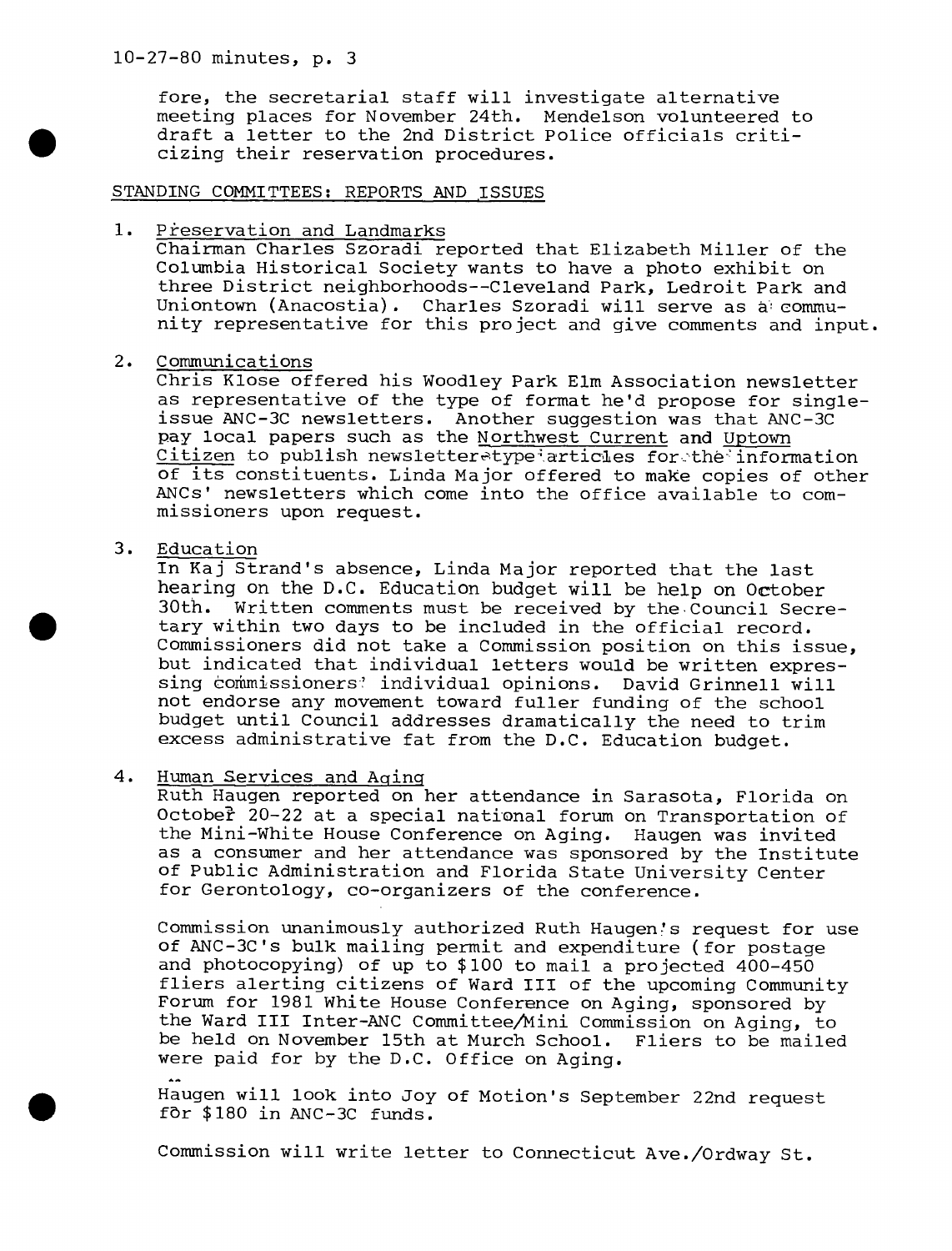10-27-80 minutes, p. 4

Safeway Store expressing its wish, on behalf of elderly residents in the area, to see that store retained as a fully stocked, regular-priced Safeway Store. It objects to that store's conversion to <sup>a</sup> gourmet-type Townhouse Store if the food supply of a- considerable number of people in the neighborhood might be jeopardized,by the conversion. Since that Safeway, while in ANC-3C's neighborhood, technically falls within the boundaries of ANC-3F, <sup>a</sup> copy of the letter will be sent to them.

Holiday Corporation is presently negotiating with Beverly Enterprises in California for purchase of the Wisconsin Kve. Nursing Home. They must have <sup>a</sup> certificate of need. The applicant's notice of intent was originally sent to ANC-3E, who contacted Mendelson and Williams.

Klose related a case history of his personal knowledge that demonstrated that quality of care is an issue at that nursing home facility. Haugen referred him to the Diffice on Aging's Nursing Home Ombudsman for further investigation and suggested that ANC-3C might want to address the quality of care issue. Beverly Enterprise's application will not be presented to the project review committee until December 11th. ANC-3C input before that committee, if indicated, must be submitted by Dec. 4th.

5. Housing

Preliminary program and design information for the Planned Unit Development at McLean Gardens was distributed. Williams wants ANC to urge McLean Gardens in <sup>a</sup> letter to retain their administration Building and the surrounding public assembly area for community use. Motion to that effect carried unanimously.

Williams reported thata Certificate of Occupancy has not been issued for the conversion at 2850 27th St. NW, so that there may be <sup>a</sup> technical violation. He sent letter to D.C. Hosuing Director Robert Moore in this regard.

#### 6. Crime Prevention

Joe Goldblatt reported that 35 people attended an ANC-3C-04 meeting on parking problems and street robberies. Insufficient parking space was determined to be the major issue of concern.

Goldblatt reported that he has \$100 from the Cleveland Park Businessmen's Association and \$50 each promised from the Cleveland Park Citizens' Association and the Woodley Park Community Association toward publishing of <sup>a</sup> "crime brochure" to be distributed in ANC-3C-04 and -05 areas. He asked ANC-3C for \$300 to print the pilot brochure, information from which will then be already set up and readily available for use by other ANC's and SMD's which wish to publish similar communication to their constituents. 3000 brochures will be printed. Motion to grant funding was approved.

# 7. Transportation, Zoning, Planning and Permits Transportation

D.C. Department of Transportation is planning certain changes for the Reno Road Corridor (see enclosed Nothl Nest Current article)<br>which would have tremendous impact on the ANC-3C area. ANC-3C which would have tremendous impact on the ANC-3C area. constituents may attend a November 6th workshop for discussion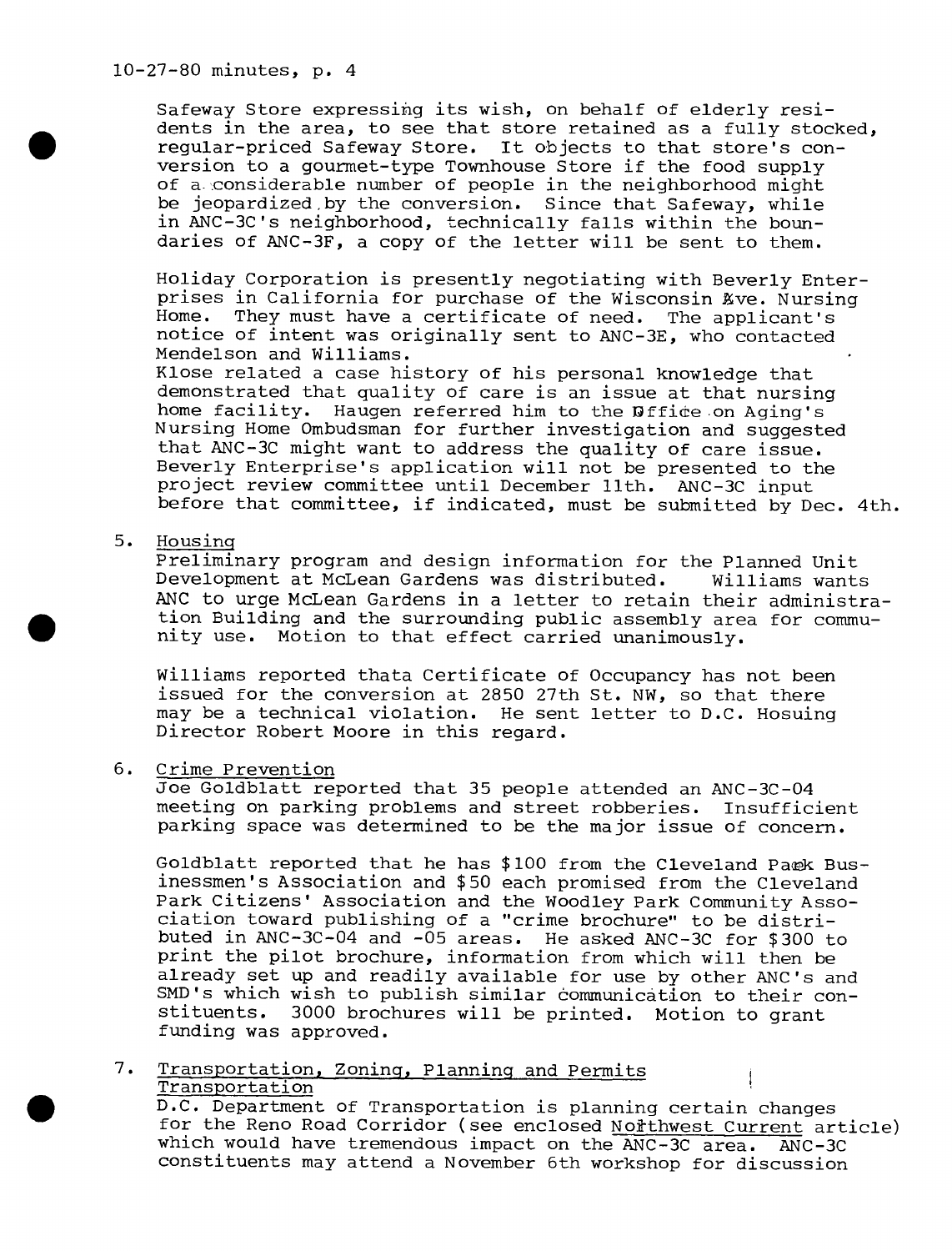-27-80 Minutes, p. 5

of  $D.0.T.$  's Reno Rd. plan, sponsored by ANC+3C and chaired by Gary Kopff, at the Cleveland Park Congregational Church. All Reno-concerned residents may attend a November 19th meeting, sponsored by ANC's 3C, 3E, 3F and 3G at St. Ann's Gymnasium at Tenley Circle. At that meeting guestions raised by residents at the sector meeting will be addressed by Acting D.C.D.O.T. Director James Clarke and police officials.

David Grinnell referred <sup>a</sup> letter he'd received from St. Alban's Parish Coordinator regarding problems in crossing the Wisconsin Ave./Massachusetts Ave. intersection by elderly people to the Transportation Committee (see copy of letter enclosed).

 $\forall X \in \mathbb{R}$  and  $X \in \mathbb{R}$  are meetings; has been published for Metro and Metrobus service and fares cutbacks: ANC-3C need not act on this issue at this time, since little is affected in the 3C area except the "owl service." Council of Governments, howarea except the "owl service." Council of Go<br>evergilsenot'in favor of th<u>eycu</u>tbacks

Zoning

Williams reported that the Perry Perry and Venezuelan Embassy applications acted upon by ANC-3C had been approved by the BZA.

Katharine Sullivan of the Save Our Waterfront association wants Advisory Neighborhood Commissions to submit written resolutions in support of that organization's effort to save one of the city' last remaining open spaces. Commission unanimously approved Grinnell's motion to donate \$25 to Save Our Waterfront's cause.

Gommissione voted unanimously to adopt Williams' letter to Attorney Tim Corcoran inquiring about the circumstances of alleged embassy activities in the residence at 3828 Cathedral Ave. NW. Grinnell asked to have filed letters from the D.C. Government and the Coordination Council for North American<br>Affairs, The latter showed considerable antagonism toward The latter showed considerable antagonism toward neighbors who'd made reasonable complaints about the very unusual activity in the neighborhood. Williams asked Pat Wamsley to check with Sgt. Dowling of 2nd District Police to establish just how much police services were required at that address.

Williams reported that the Council of Governments had written and submitted <sup>a</sup> letter making points about Hotels cases 80-3 and 80-4.

Williams reported on Sumerwell application for installation of "shed" on the portion of their 3530 Ordway St. NW property which abuts the northwest corner of the Rosedale Estate. Williams wishes to convey to BZA his concern about the word "shed;" making sure that the proposed structure, which would be more appropriately called <sup>a</sup> greenhouse, is not approved with such general wording as might allow future less attractiveor appropriate residential additions to be made as a matter of precedent. He will also stress the orientation of the house on the lot at this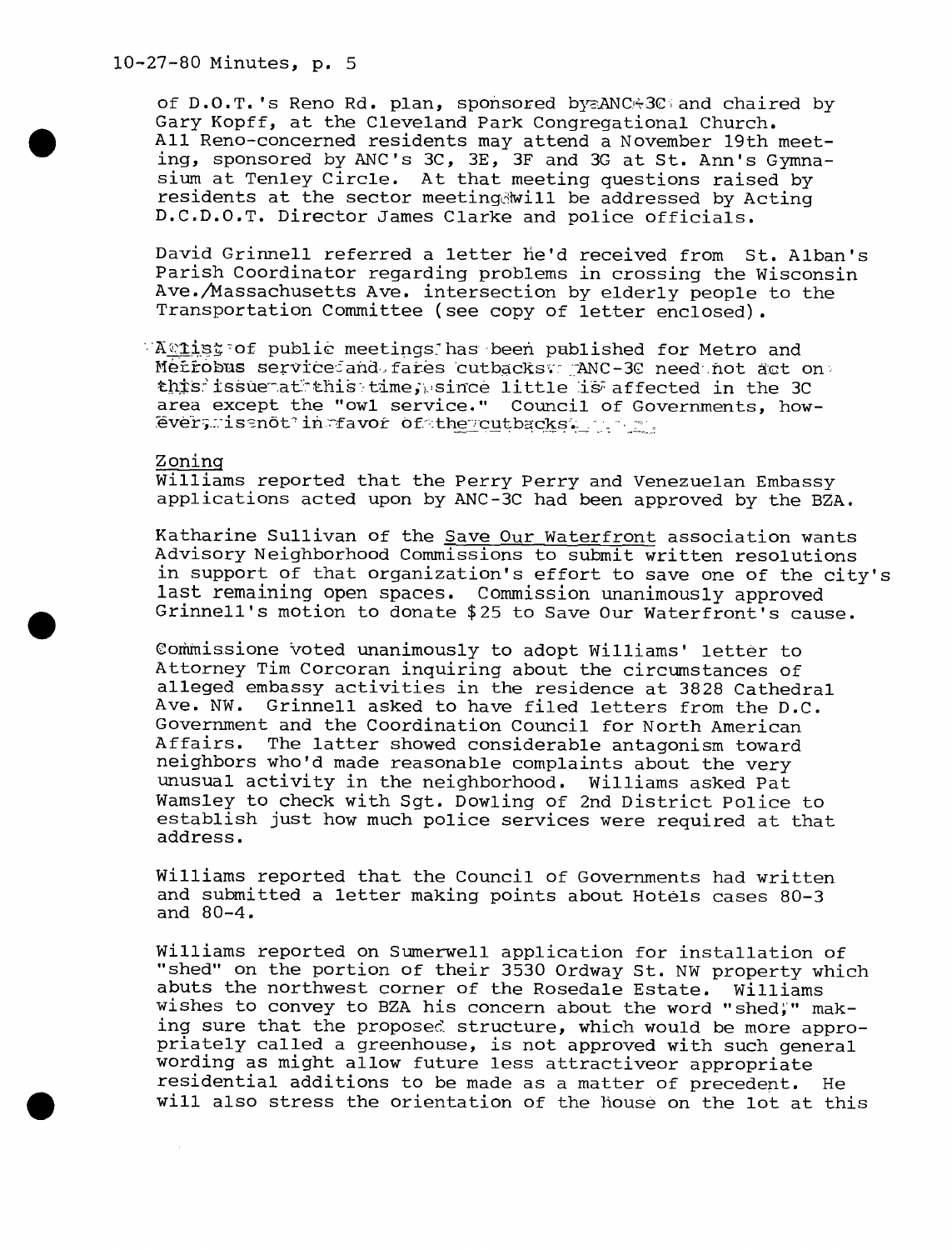$\delta$  address and the existence of a berm which would conceal the "shed". This is functionally <sup>a</sup> side yard rather than <sup>a</sup> front yard issue because of the orientation of the house on the lot. Motion carried to have Williams draft letter to BZA.

SPECIAL COMMITTEES: REPORTS AND ISSUES

ANC-3C Rules

Mendelson reported he had not had a chance to print the revision of the Rules for distribution. He made a point of acknowledging the comments he'd received on the rules from Charles Szoradi, which were especially helpful as regards ANC-3C Committees.

The meeting adjourned at 11:07 PM.

Respectfully submitted for the Commission<br> **Und And Mois** 

Linda Dodd Major, Recorder

Approved, as corrected

Ruth Haugen, Secretary